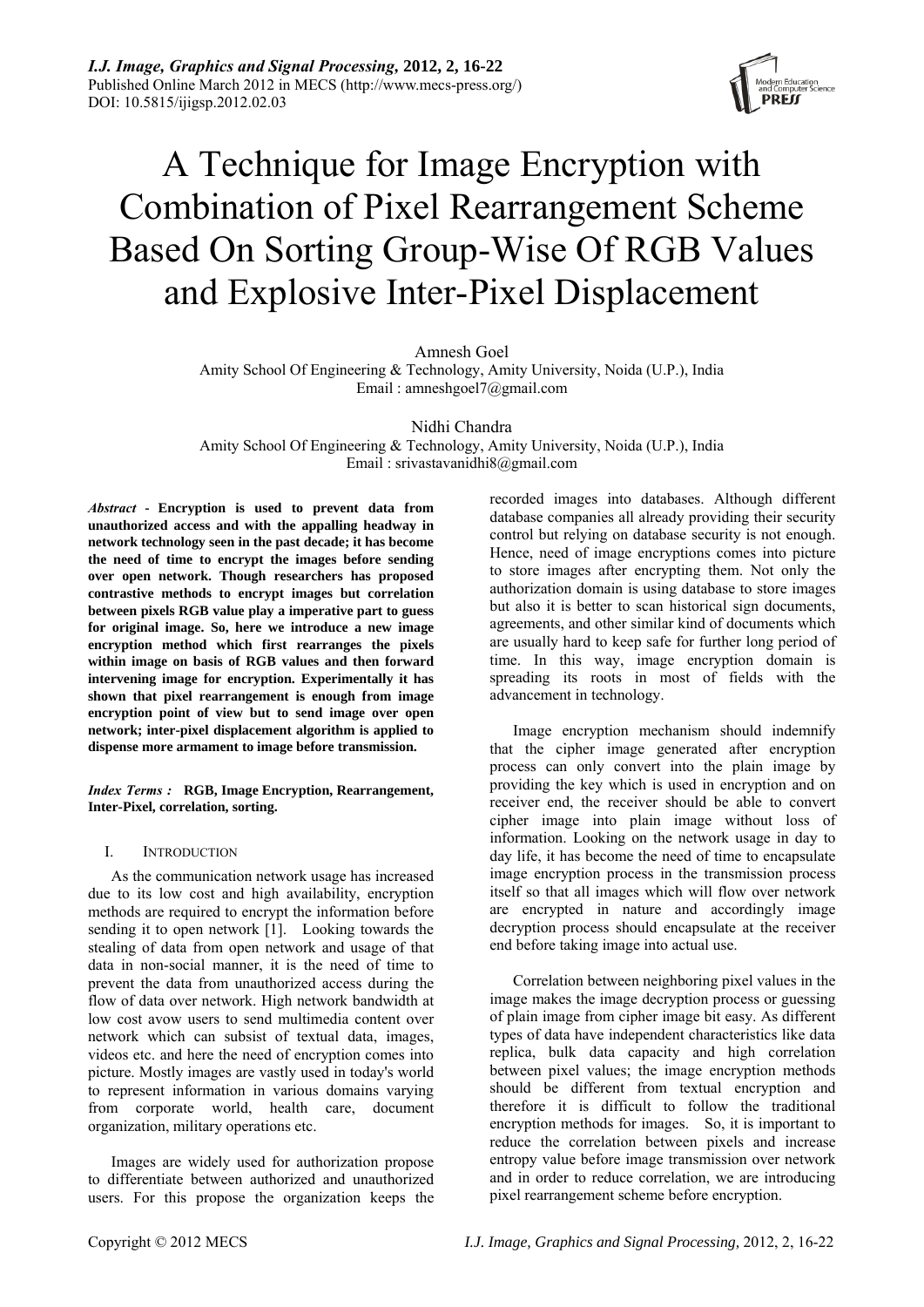This paper is organized into 7 sections. Section 2 discusses the related papers on the title. Section 3 describes the proposed methodology while section 4 explains the architecture of proposed method. Section 5 describes the algorithm which is proposed in this paper and section 6 shows the experimental results based on the algorithm proposed. Section 7 focus on the further scope of work in this area.

#### II. RELATED WORK

## *Block Encryption*

Block encryption methods are based on the encryption of image block by block [2]. Image is first divided into pre-calculated size of blocks and then theses blocks are encrypted within its boundaries one at a time. Block encryption methods also helps to reduce the correlation property of pixel and increase entropy value but calculation of block size differs from method to method.

## *Secure Image Data by Double encryption [3]*

Jayant Kushwaha and Bhola Nath Roy proposed image encryption technique where encryption is done by first doing at pixel level and then at block level. This paper focused towards reducing the correlation between pixel values. They used public key cryptography method for encryption; pixel values are encrypted using their position and then blocks were encrypted by using the public key of receiver. Although, they could not show any experimental result for this approach and pixel encryption scheme was also not explained.

## *Image Encryption Using Block-Based Transformation Algorithm [4]*

Mohammad Ali Bani Younes and Aman Jantan proposed image encryption technique where encryption is done by first at block level and then using Blowfish method to encrypt image. According to this paper, they first divided the whole image into number of blocks and then they did rearrangement of blocks within image before applying Blowfish method. This paper also tried to reduce correlation between pixel values and they used key scheme for rearrangement of blocks within image. This key need to send to receiver to get the plain image back.

## *An Image Encryption Approach Using a Combination of Permutation Technique Followed by Encryption [5]*

Mohammad Ali Bani Younes and Aman Jantan proposed image encryption technique by first dividing the image into 4 x 4 pixel block and then these blocks were rearranged into a permuted image using a combination of permutation technique. This permuted image later on encrypted using the RijnDael Algorithm. This paper also tried to reduce correlation between pixel values by rearrangement of blocks within image.

## *A New Image Encryption Approach Using Block Based Transformation Algorithm [6]*

Aditee Gautam, Meenakshi Panwar and Dr.P.R Gupta proposed image encryption technique by diving image into blocks and then encryption was performed. They did not keep fix block size and gave result with variable block sizes but they were unable to explain the procedure of block rearrangement. This block rearrangement was chosen to reduce the correlation property of pixel. For the encryption purpose they used Blowfish method.

## *Image Encryption based on Inter Pixel Displacement of RGB Values inside Custom Slices [7]*

This paper was proposed which was further extension of work of Inter-Pixel displacement of the RGB attributes of a Pixel by making the 4 slices and shuffling of those slices before encryption. Slices were made from the center of image and these four slices were diagonally inter exchanged before doing actual image encryption to reduce the correlation between pixels but making slices of image from the center was not that effective to reduce correlation and block size should be small. By taking the slices from the center of image divides the image into only 4 blocks and more blocks can be generate by divided image into more smaller parts. Although shuffling of slices was a confusing feature which was proposed under this algorithm.

## *Stream Encryption*

Steam encryption method is works on bit level or byte level rather than at block level. These methods generate infinite cryptographic key streams to encrypt one bit or one byte in one slot. Different chaotic papers [8] [9] were used this method for image encryption.

## *A New Chaotic Key-Based Design for Image Encryption and Decryption [10]*

Jui-Cheng and Jiun-In Guo proposed image encryption decryption algorithm in which gray level of each pixel is XORed or XNORed bit-by-bit to one of the two predetermined keys. This paper kept focus on three main factors i.e. high security, low computation and no distortion.

## *Image Encryption Based on Explosive Inter Pixel Displacement of the RGB Attribute of a Pixel [11]*

In this method focus was more on the inter pixel displacement rather than just manipulation of pixel bits value and shifting of pixel completely from its position to new position. RGB value of pixel was untouched in this method, but R value of pixel jumps to another location horizontally and vertically same as in chaotic method. In the similar manner, G and B values of pixel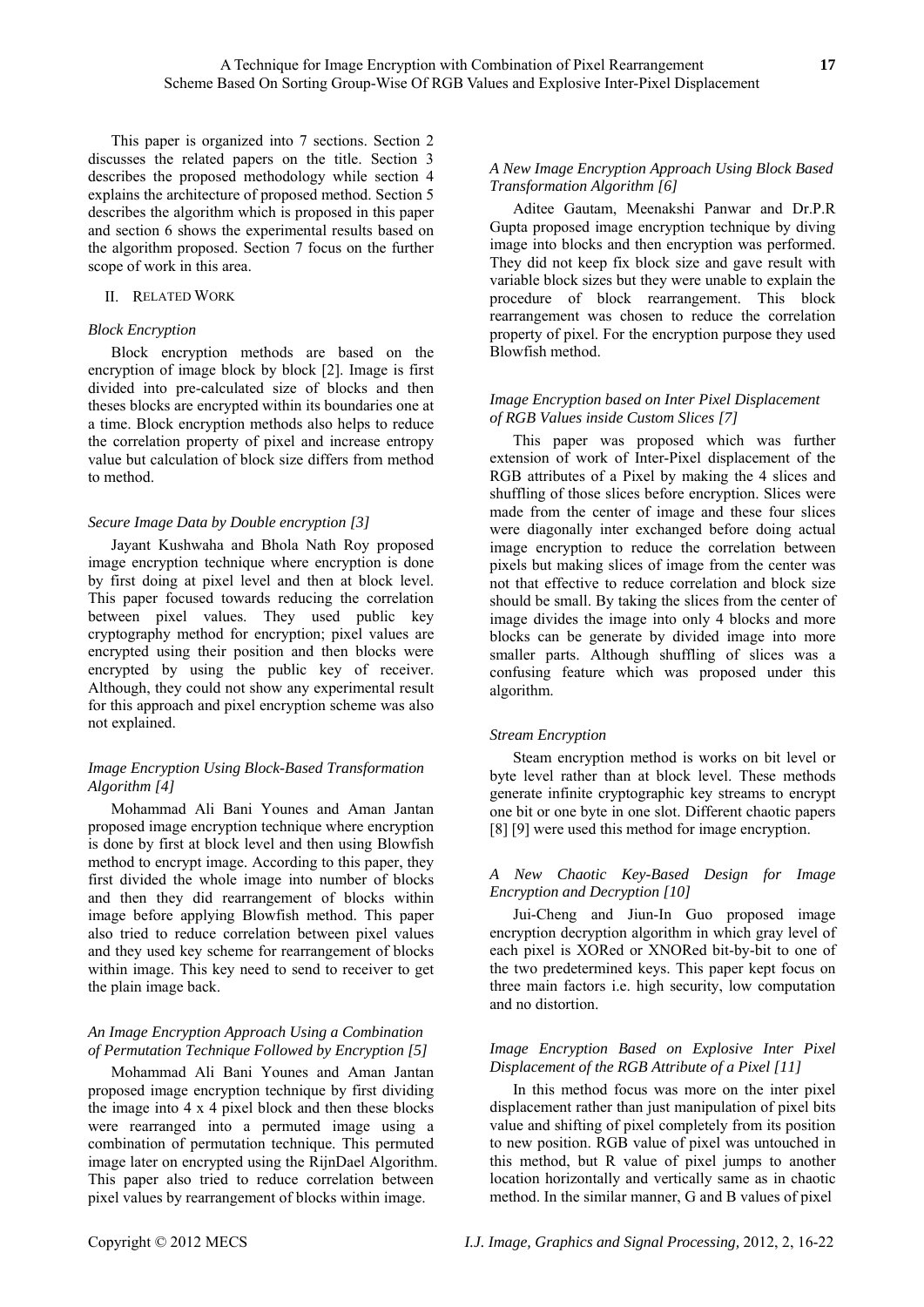also shift from its position in both direction and jumping factor depends on confidential key. Number of horizontal and vertical manipulation of values depend on key and gap between pixel is also defines from key. So, key value increases in this case because it contains dual value, one for gap between pixel and second for number of horizontal and vertical movement order. Hence, in this method the RGB value of pixel goes to different positions which is most difficult for anyone to retrieve original image without knowing the key.

Considering the inter pixel displacement method which talks about the inter pixel displacement of RGB values in circular manner in both horizontal and vertical direction. Circular shift is performed in such a way that loss of RGB values is 0. For example is image is of dimension 1600\*1200 or of any dimension and key value is 50 for R then first R value will be in 51 column and 2nd R value will be in 52 column and so on so forth. Similarly, for 1551 column the R value will jump into first column of image. Same circular fashion repeats with G and B but with different key value and same pattern repeats in vertical shift. But drawback of this method is continuous working of algorithm on whole image in one go. Hence, in improvement of this method, slicing scheme was introduced where one image is divided into few slices and then algorithm was applied which lead to more confusing property in encryption method.

# III. PROPOSED METHODOLOGY

Proposed image encryption method completes in two steps i.e. pixel rearrangement within image using sorting method and in second step image is encrypted using inter- pixel displacement algorithm. For the pixel rearrangement, all the pixels of image are first stored in an array where array sorting is performed. By the sorting method, all the pixels are get compound sort in ascending order of any value i.e. R, G, B and the top we gets 0, 0, 0 pixel if present and 255, 255, 255 in the last position if present. Precedence of sorting is independent of value i.e. R, G, B because the motivation for sorting was reducing the correlation between pixel values. This correlation method by arranging the pixel values in sorting order is better than block shifting as discussed in earlier section.

This array which consists of sorted pixel on basis of RGB value is back transferred to form an image of original length and width size which will then have pixels in ascending order starting from 0, 0, 0 to 255, 255, 255 (both pixel are subject to present in plain image). Now, this image is used for the encryption purpose using the explosive inter-pixel displacement algorithm which has already discussed.

# IV. PROPOSED ARCHITECTURE

Architecture for the proposed system is shown in fig 1.



Figure 1 Architecture of proposed method for image encryption.

Architecture shows the image encryption method proposed in this paper. Plain image is first sorted using an array then this array is used to form an intermediate image which is passed for image encryption engine where inter-pixel algorithm is applied to convert a plain image into cipher image. Reverse of this procedure is shown at the receiver end.

## V. ALGORITHM

# *Pixel\_ReArrangement()*

## 1 Start

- 2 img  $=$  input plain image.
- $3$  rows,  $\text{cols} = \text{size of img}$ .
- 4 create array of (rows\*cols , 5)
- 5 transfer img pixel values into array for complete image

 $array(1)=R$  value  $array(2)=G$  value  $array(0,3)=B$  value  $array(4)=x$  position  $array(5)=y$  position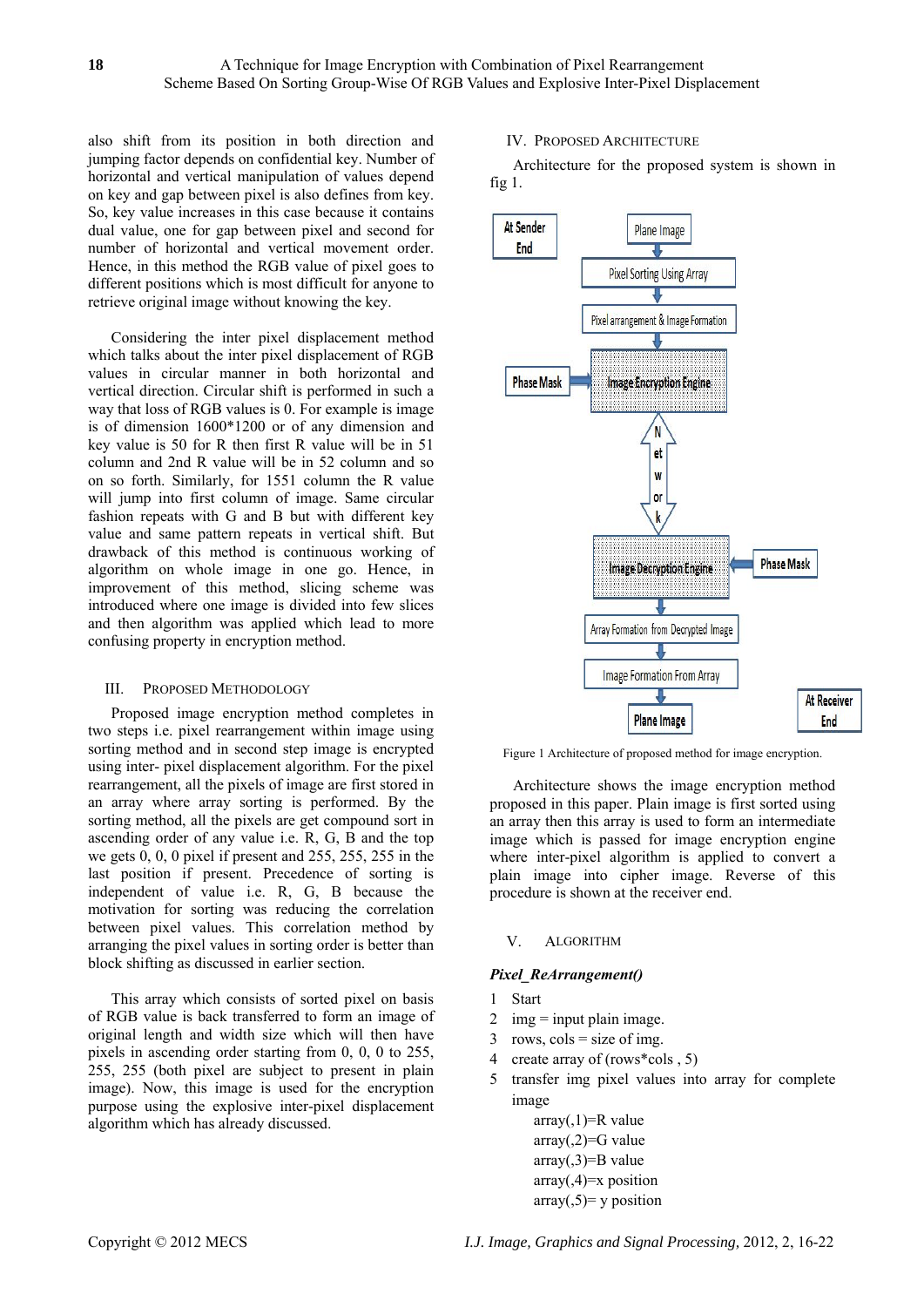- 6 sort this array
- 7 img = form an image using this array
- 8 Invoke ImageEncryption(img, rows, cols)
- 9 End

Pixel rearrangement algorithm will be responsible for reducing the correlation between pixel values by arranging pixels in a sorted manner within image by using their RGB values and experimental result proves the reduced correlation. To perform this arrangement of pixels, this algorithm filches an image and enumerates its length, width and from its length and width; it calculates the total no of pixels in image. Once we know the number of pixels in image, then an array is created of same length equal to no of pixels in image and then each row of array is assigned with the each pixel of image. When all pixels of image will get shift to array then this array is sorted and this is compound sort which makes further sorting at groupwise; means if 20 pixels starts from 120 value for R then all these pixels will be grouped together and further if these pixels have same value of G and B then groups will made on G and B also.

When these pixels will be get sorted in an array then this array is used for forming image again in sequence starting from first pixel to last and by doing this,  $0$ ,  $0$ ,  $0$  pixel value will be occupy first pixel  $(1, 1)$ in new image and pixel value 255, 255, 255 will get last pixel location in image (pixel 0, 0, 0 and 255, 255, 255 are subject to available in original image).

# *ImageEncryption (e,x,y)*

- 1 Start
- 2 Supply PM[ ] array
- 3 Initialize Counter=1, initJump= Any Arbitrary Integer
- 4 Loop while PM[counter] is not NULL

if PM[counter]=0

Invoke HORIZONTAL\_Shift(e,x,y,αr[counter], αg[counter], αb[counter])

Increment counter by 1.

Endif

```
if PM[counter] = 1
```
Invoke VERTICAL\_Shift(e,x,y,αr[counter],

```
αg[counter], αb[counter])
```
Increment counter by 1.

Endif

Endloop

```
5 End
```
The ImageEncryption() method takes image with its coordinate limits and started performing encryption process by deploying the shifting of R G B components among the pixels. The PM[] array called as Shift pattern mask array consists of binary digits 1's and 0's. The length of this array is the total number of vertical and horizontal shifts done in the encryption process. Each 1 triggers a circular vertical shift and a 0 triggers the invocation of circular horizontal shift. The PM[ ] can be made a part of the key or else supplied separately. With the increase in the length of the mask, the security as well as running time for encryption process increases linearly.

The ImageEncryption() method uses another set of arrays namely αr[counter], αg[counter], αb[counter] which holds in it the different integers for R, G and B component shifts. This ensures that in each successive row, the displacement of a component doesn't remain a constant. Else it will result in the simple circular shift of the entire color component and hence it becomes a favorable condition for the cryptanalyst since guessing the shift of a single row is enough to know by how much are the other rows also shifted. The same entity is also used in the HORIZONTAL\_Shift function also to provide a wider scattering of the R G B components from its native pixel position.

# *VERTICAL\_Shift(e,x,y, αr[counter], αg[counter], αb[counter])*

- 1 Start
- 2 Input image with its coordinate limits x1 to x2, y1 to y2.
- 3 αr[counter], αg[counter], αb[counter]
- $4 \Delta R = \text{initJump} + \alpha r[\text{counter}]$
- 5  $\Delta G$ = initJump +  $\alpha$ g[counter]
- 6  $\Delta B$ = initJump +  $\alpha b$ [counter]
- 7 Loop and Repeat steps for  $ColC = x1$  to  $ColC = x2$

Do Circular Vertical Shift of R values at ColCth column by ∆R pixels

Do Circular Vertical Shift of G values at ColCth column by ∆G pixels

Do Circular Vertical Shift of B values at ColCth

column by ∆B pixels

```
\Delta R = \Delta R + \alpha r[counter]
```

```
\Delta G = \Delta G + \alpha g[counter]
```
 $\Delta B = \Delta B + \alpha b$ [counter]

Endloop

8 Return

# *HORIZONTAL\_Shift(e,x,y,αr[counter], αg[counter], αb[counter])*

- 1 Start
- 2 Input image with its coordinate limits x0 to xmax and y0 to ymax.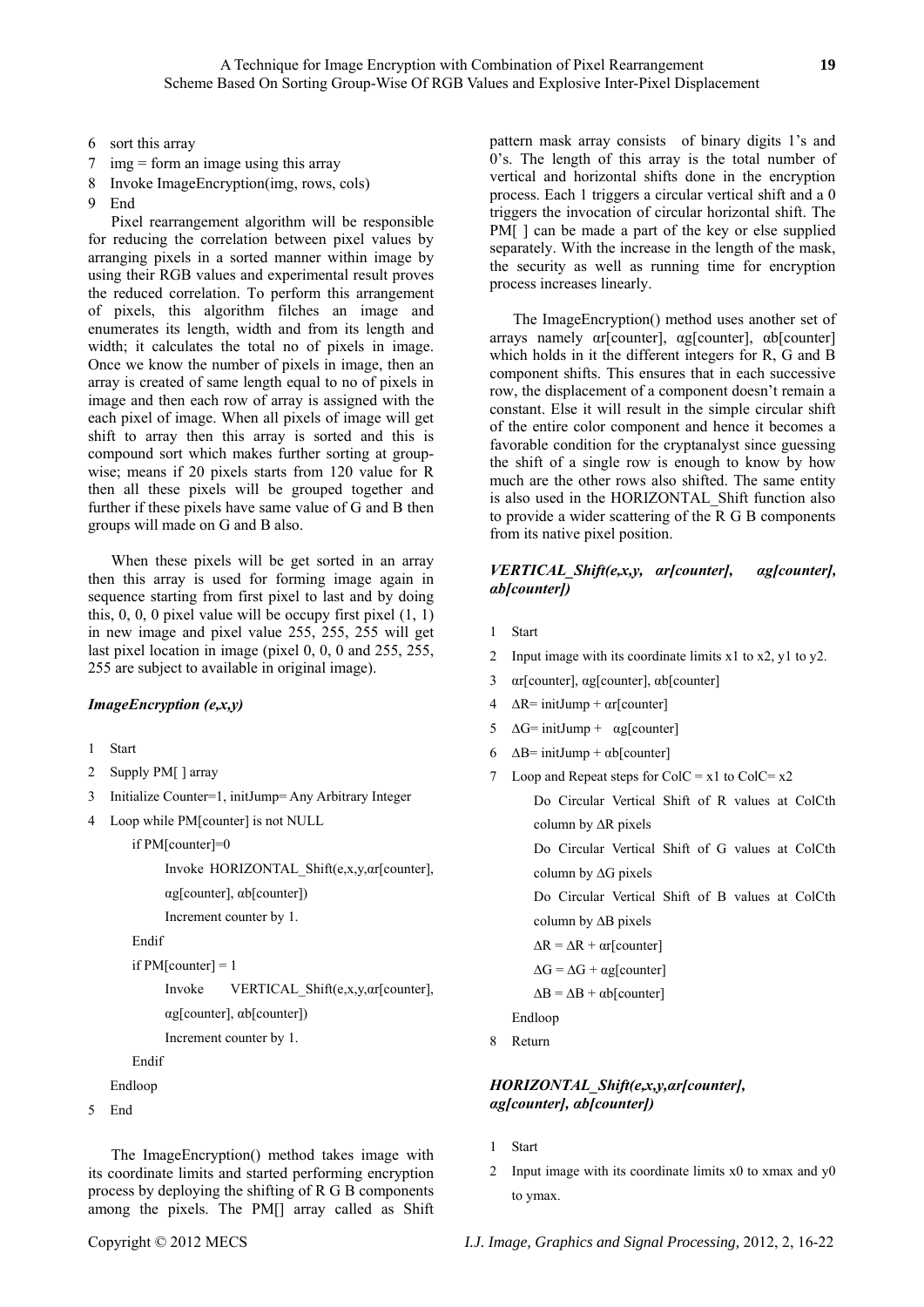| 3 $\alpha$ [counter], $\alpha$ g[counter], $\alpha$ b[counter] | row by $\Delta G$ pixels                           |
|----------------------------------------------------------------|----------------------------------------------------|
| 4 $\Delta R$ = initJump + $\alpha$ r[counter]                  | Do Circular Horizontal Shift of B values at RowCth |
| 5 $\Delta G$ = initJump+ $\alpha g$ [counter]                  | row by $\Delta B$ pixels                           |
| 6 $\Delta B$ = initJump + $\alpha b$ [counter]                 | $\Delta R = \Delta R + \alpha r$ [counter]         |
| Loop and Repeat steps for $RowC = y1$ to $RowC = y2$           | $\Delta G = \Delta G + \alpha g$ [counter]         |
| Do Circular Horizontal Shift of R values at RowCth             | $\Delta B = \Delta B + \alpha b$ [counter]         |
| row by $\Delta R$ pixels                                       | Endloop                                            |
| Do Circular Horizontal Shift of G values at RowCth             | Return                                             |

# VI. EXPERIMENTAL RESULT & HISTOGRAM ANALYSIS

For the experimental purpose this algorithm is executed in Matlab 6.0.1 software on three different images of variable pixel sizes and following results were obtained by running this algorithm.



Figure 2 (a) Plain image size of 284 x 117 (b) Image obtain after pixel rearrangement (c) Cipher Image (d) Histogram of plain image (e) Histogram of image obtain after pixel rearrangement and (f) Histogram of Cipher image.

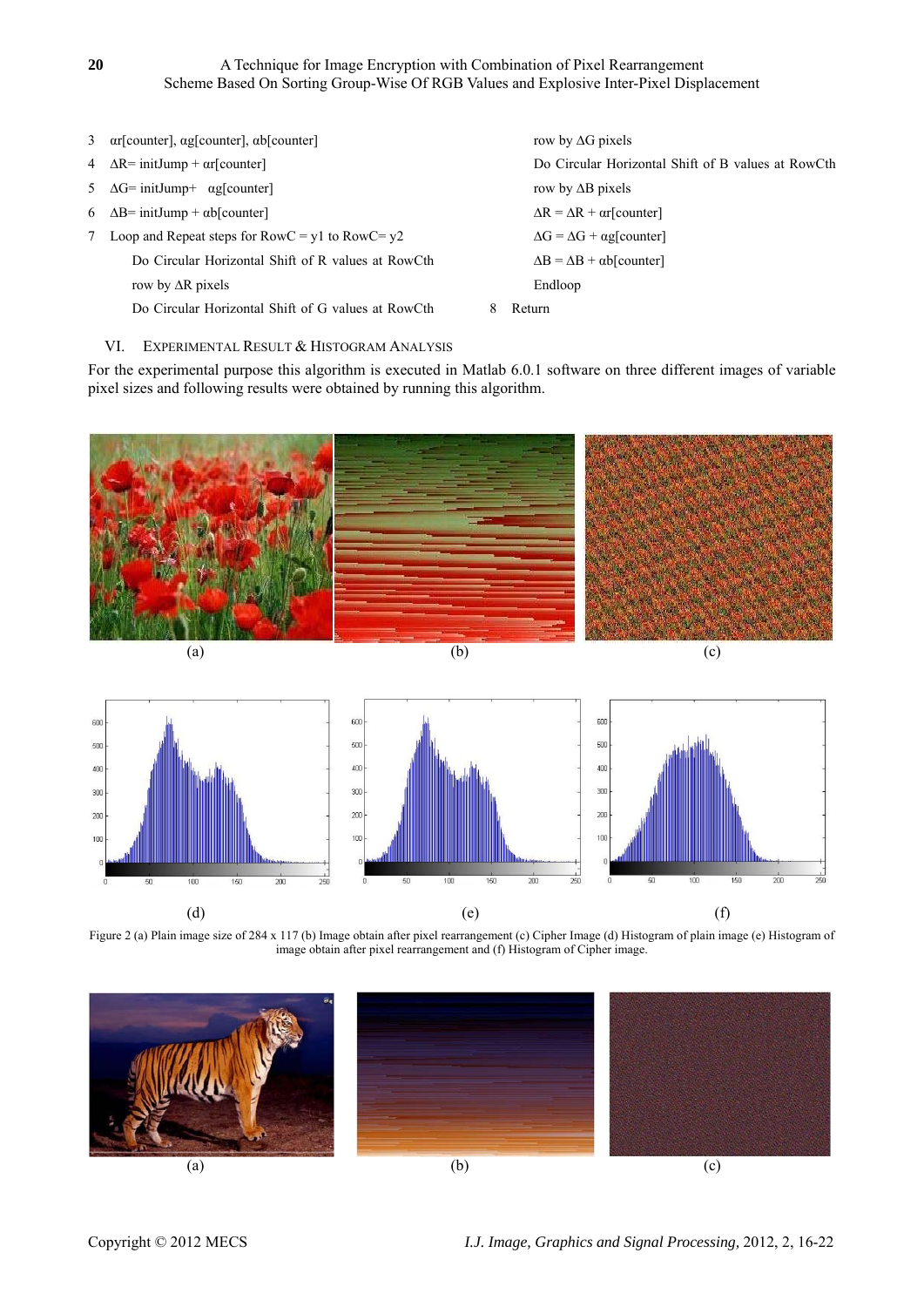

Figure 3 (a) Plain image size of 1200 x 800 (b) Image obtain after pixel rearrangement (c) Cipher Image (d) Histogram of plain image (e) Histogram of image obtain after pixel rearrangement and (f) Histogram of Cipher image.



Figure 4 (a) Plain image size of 320 x 240 (b) Image obtain after pixel rearrangement (c) Cipher Image (d) Histogram of plain image (e) Histogram of image obtain after pixel rearrangement and (f) Histogram of Cipher image.

Proposed algorithm was tested on three different size images of pixels 284 x 117, 1200 x 800 and 320 x 240 and result obtain is shown in figure 2, 3 and 4 respectively. Part (b) of each figure shows the image which is obtained after applying pixel rearrangement which is proposed to reduce the correlation between pixel values such that images should not guess by neighboring pixel. Although image encryption model is based on this methodology that no one other than authorized user can guess about cipher image. So, by looking at part (b) of each figure, this can conclude that correlation is negligible because it is not possible to calculate the neighbor 8 pixel for any pixel. Further histogram of each image is shown which shows the difference in the plain image and cipher image and histogram for plain image and intermediate image is

same because there is only pixel rearrangement while in plain image and cipher image there is inter-pixel displacement.

#### VII. CONCLUSION AND SCOPE OF FUTURE RESEARCH

In this paper we presented new algorithm for image encryption by using sorting of pixels as per their RGB values and arranging them group-wise which helped to reduce the correlation between pixels and increased entropy value. Experimental results were taken out on Matlab 6.0.1 and this is a lossless image encryption algorithm with results. Histogram of plain image and cipher image is also carried out. Further inter pixel algorithm can be used with another confusing property